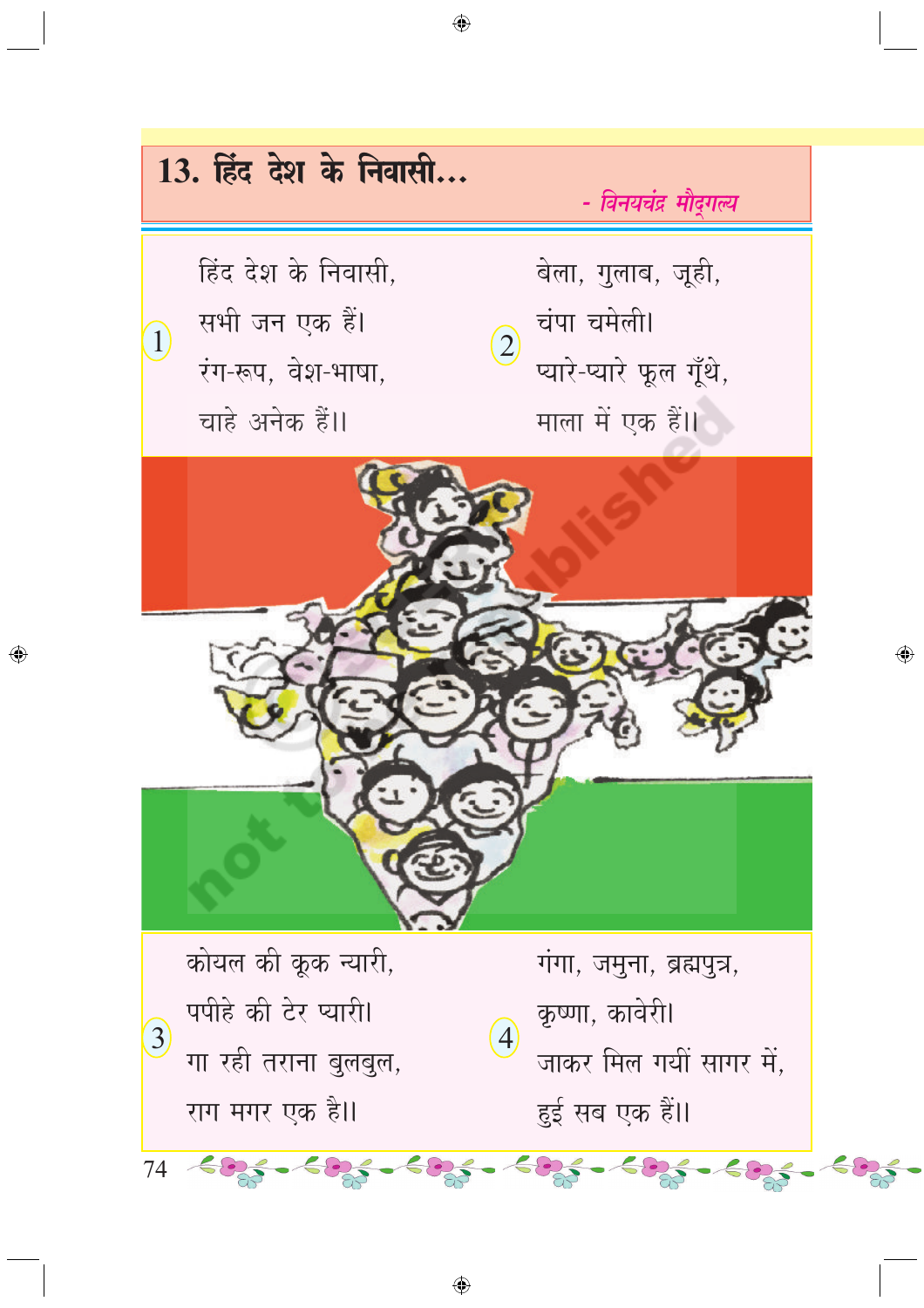



2. भारत में अनेकता में एकता के दर्शन होते हैं। इसके बारे में बताओ।

 $\bigoplus$ 

3. गीत का संदेश क्या है?



◈

- (अ) पढ़ो और बताओ।
- 1. गीत में किन-किन फूलों के नाम आये हैं?
- 2. गीत में आयी नदियों के नाम बताओ।
- 3. किसकी कूक न्यारी होती है?

(आ) शब्द पढ़ो। पाठ में आये शब्द पहचानकर ' ( )' लगाओ।



(इ) सही अर्थ से जोड़ी बनाओ।



◈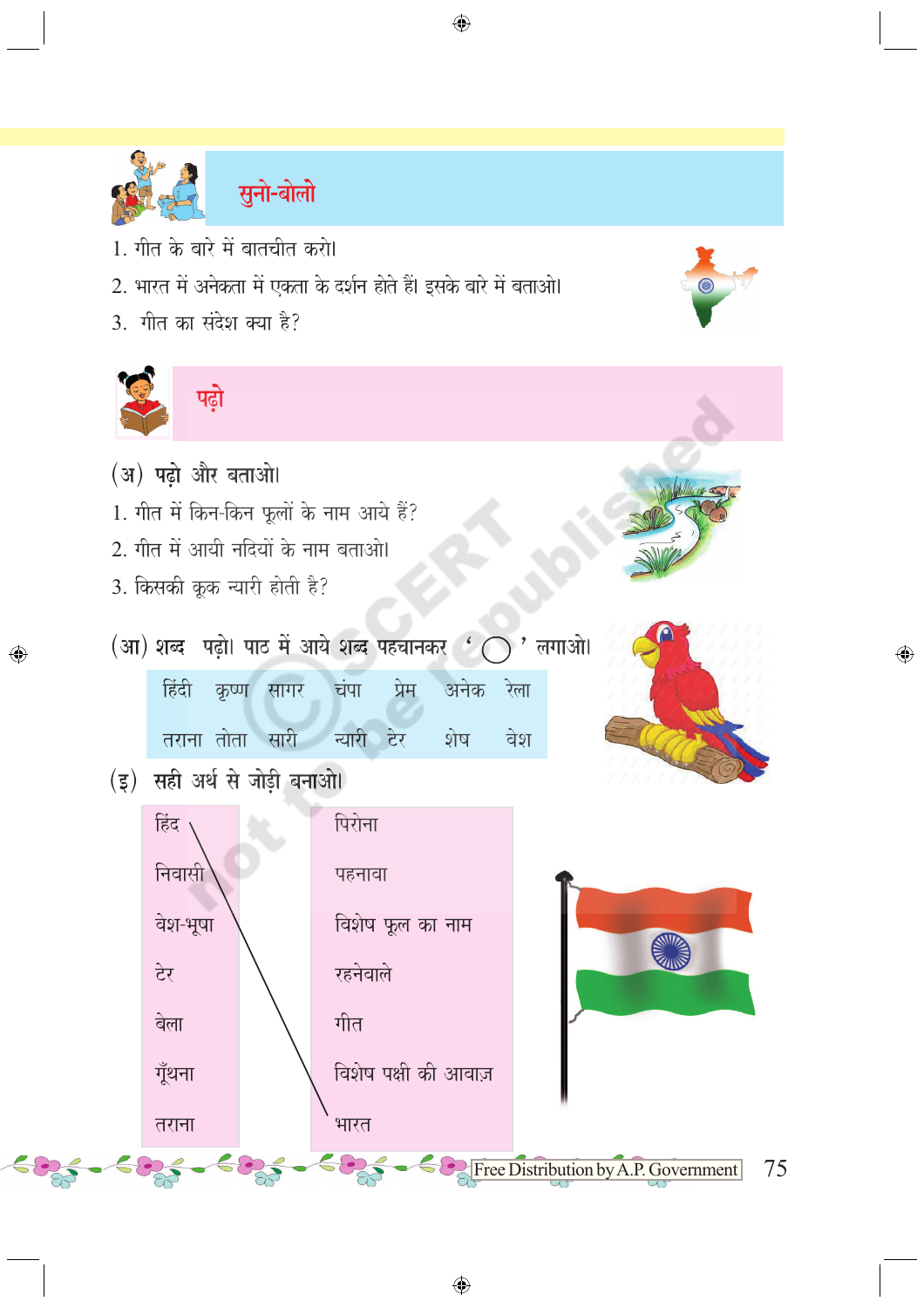

 $\bigoplus$ 

◈

◈

 $\bigoplus$